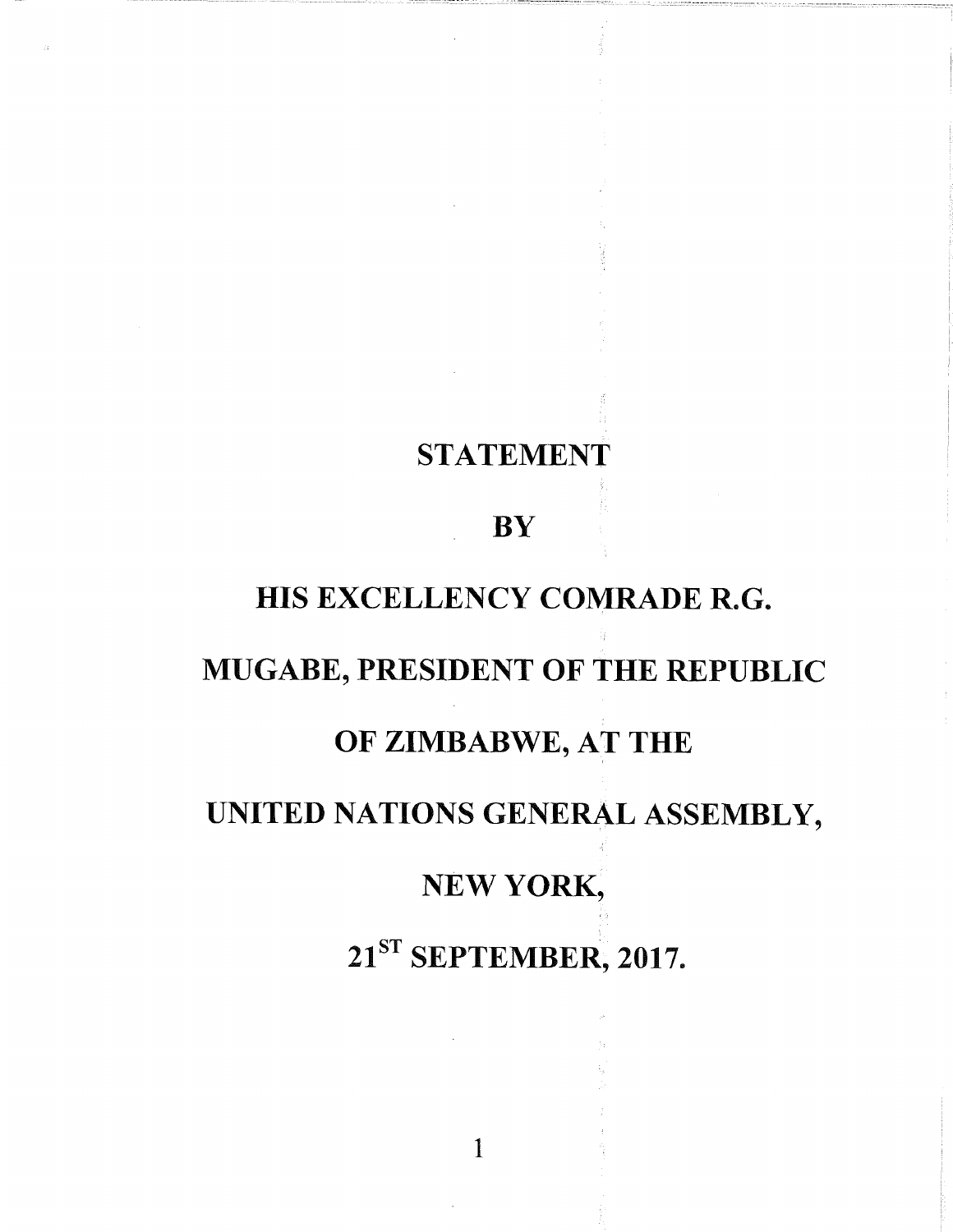Your Excellency, Miroslav Lajcak, President of the 72<sup>nd</sup> Session of the General Assembly, Your Majesties,

Your Excellencies, Heads of State and Government, Your Excellency, Mr. Antonio Guterres, Secretary-General of  $\rightarrow$ , the United Nations, Ladies and Gentlemen,

Comrades and Friends.

#### Mr. President,

I wish to congratulate you on your election as the President of the Seventy Second Session of the General Assembly, and your predecessor Mr Thomson, for his commitment and effort to accelerate the implementation of the Sustainable Development Goals.

i'

#### Mr. President,

You could not have chosen a better and more relevant theme, given the times that we are living in. For, the pursuit and maintenance of peace and the promotion of development, in solidarity, lie at the core of the mission of the United Nations and its entire system.

Since the signing of the United Nations Charter seventy-two years ago, and in subsequent conventions, resolutions and declarations adopted over the decades, member states have sought to actualize the unquenchable human hope for peace, justice and progress.

#### Mr. President,

But the current global development agenda differs in significant ways from all those that preceded it. It is ambitious, revolutionary, transformative, universal, and encompassing every single facet of human life. For its success, this Agenda demands a radical, unprecedented paradigm shift, in every sphere of human life.

#### Mr. President,

We cannot halt or reverse the continued destruction of our natural habitat or the rise in global atmospheric temperature, without a change in contemporary production and consumption patterns. This has been confirmed by scientific evidence. We cannot halt or reverse the persistent widening gap between the rich and the poor among our nations, without deeper international cooperation and genuine reform of the existing inequitable international system. The current system is inherently structured to enrich a few and impoverish the many. It cannot, therefore, deliver on a key aspiration and watchword objective of the 2030 Agenda, that of leaving no-one behind.

#### Mr. President,

For us in Africa, the current antiquated system perpetuates a historic injustice, one that can never ever be justified today. The 2030 Agenda represents new wine, and we call for a new wineskin lest we ruin the new wine. It is for this reason that I reiterate my country's unflinching support for the African Common Position on Security Council reform, commonly known as the Ezulwini Consensus.

#### Mr. President,

The overwhelming majority of us have accepted that we need to reform the current system in order to improve, but not destroy it. Nonetheless, the negotiations and process intended to yield

2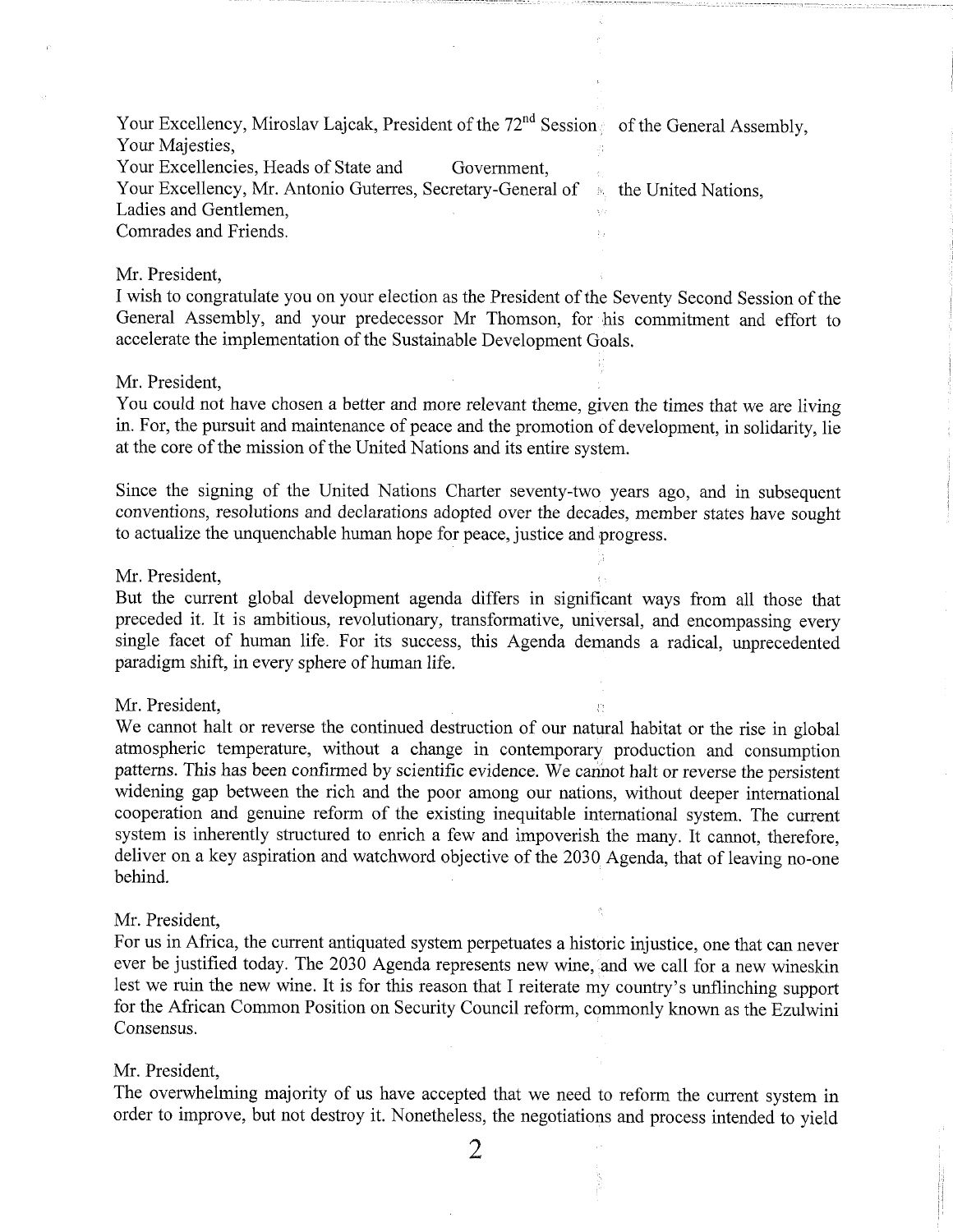the accepted reforms are painstakingly slow. We are left to wonder, justifiably so, whether those who enjoy, and sometimes abuse the power and privileges of the current set up, are sincere interlocutors in these discussions.

#### Mr. President,

It is axiomatic that we harvest what we sow. Yet, by some strange logic, we expect to reap peace when we invest and expend so much, in treasure and technology, in war.

According to the Stockholm International Peace Research Institute, global military expenditure in 2016 amounted to approximately 1.6 Trillion dollars. In the same year, according to the Organisation for Economic Cooperation and Development, Overseas Development Assistance amounted to approximately 142.6 billion dollars.

Those mega investments in ever more lethal weapons and more sophisticated war machinery have not resulted in greater peace or security. Instead, we have witnessed heart rending suffering and misery and increased mass movements of people fleeing wars and armed conflicts. This trend, Mr. President, should be halted, for the benefit of humanity.

#### Mr. President,

We believe a different and better world is possible. In proposing and inviting us to focus on prevention, preventive diplomacy, peaceful resolution of conflicts, peace building and sustaining peace, the Secretary-General is pointing us in that desirable direction. We must also seriously tackle the multifaceted and complex root causes of conflict, including enduring poverty and deprivation, unequal access to resources, the denial of the rights to self-determination of peoples and interference in the internal affairs of other states, among other causes.

 $\alpha$ 

 $\frac{1}{12}$ 

#### Mr. President,

The continued denial of the right to self-determination to the peoples of Western Sahara and of Palestine who are living under colonial and foreign occupation, is immoral and an urgent issue for those seeking peace and security in our time. The Security Council has assumed its Charter responsibilities and has passed numerous resolutions. What remains is the enforcement and implementation of those resolutions.

We call on the Security Council to demonstrate its authority in ensuring the holding, without much further delay, of the independence referendum in Western Sahara. We expect the Security Council to work closely with the African Union, its proven partner for peace on the African Continent, in this effort.

The ever deteriorating situation and the continued suffering of the Palestinian people should spur the Security Council to renewed, time-framed efforts to bring about the two-state solution already defined in numerous General Assembly and Security Council Resolutions.

#### Mr. President,

Development and peace are conjoined and cannot be separated. My country has embraced the 2030 Agenda as an integrated and comprehensive approach to address the myriad and complex national and global challenges in solidarity and in cooperation with other stakeholders.

3